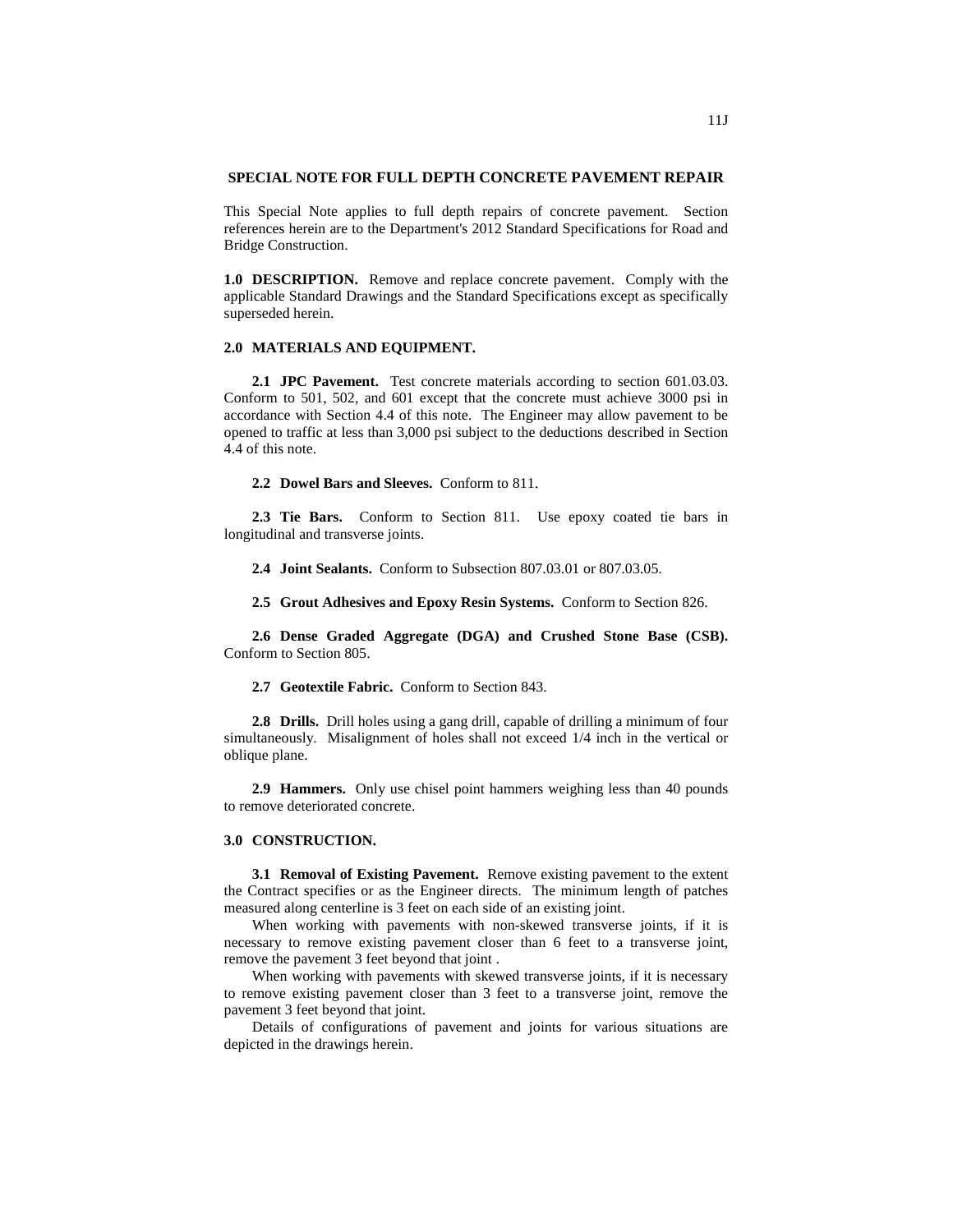When small areas of removal and replacement are performed at bridge ends, maintain or reconstruct existing expansion joints at their existing location. When the Engineer determines extensive full width removal and replacement is required, construct new expansion joints at the locations shown on Standard Drawing No. RPN-010.

In the removal operation, make a full depth saw cut longitudinally along the centerline joint and shoulder joint and transversely along the area marked for removal. To prevent damage to the subbase, do not allow the saw to penetrate more than  $\frac{1}{2}$ " into the subbase. The Engineer may direct or approve additional cuts within the removal area for ease of removal of the damaged slab and to prevent damage to adjacent pavement to remain in place. Do not overcut beyond the limits of the removal area. Prevent saw slurry from entering existing joints and cracks. To avoid pumping and erosion beneath the slab, do not allow traffic on sawed pavement for more than 48 hours before beginning removal procedures, unless directed by the Engineer.

Lift out the deteriorated concrete vertically with lift pins. If approved by the Engineer, use other methods that do not damage the base, shoulder, or sides of pavement that is to be left in place. If any damage does occur, repair as the Engineer directs and use an acceptable alternative method for the removal process. Do not damage the pavement base during these operations.

**3.2 Pavement Replacement.** Do not damage the pavement base during these operations.

**3.2.1 Preparation of Base.** Compact the new and existing aggregate base to the Engineer's satisfaction. The Engineer will accept compaction by either visual inspection or by nuclear gauge. When the Engineer deems it necessary to stabilize the existing base or replace unsuitable materials, excluding bridge ends, use 12 inches of geotextile fabric wrapped No. 2 aggregate topped with 4 inches of DGA or CSB. Use either Type III or Type IV geotextile fabric. Flowable fill and cement stabilization may be used as an alternative to stabilize the existing base or to replace unsuitable materials when a plan for such is presented to and approved by the Engineer. The Engineer may also direct using only DGA or CSB to correct base deficiencies. At bridge ends, treat existing base and subgrade as the Contract specifies. During compaction, wet the base as the Engineer directs. Compact areas not accessible to compaction equipment by hand tamping.

**3.2.2 Underdrains.** Construct, or repair damage to, pavement edge drains according to Section 704. If underdrains are placed omitting areas to be patched, construct additional lateral drains as necessary to provide outlets for the installed underdrain until performing the pavement replacement and completing the underdrain system. Provide drainage for any undercut or base repair areas.

**3.2.3 Pavement Replacement.** Using load transfer assemblies for dowel joints drill into the existing slab according to the details shown herein and on the Standard Drawings.

Use plain epoxy coated dowels of the size specified on the standard drawings based on the pavement thickness for contraction and expansion joints.

Drill holes for dowel bars and tie bars into the face of the existing slab, at a diameter as specified in the following. Drill the dowel bar holes and tie bar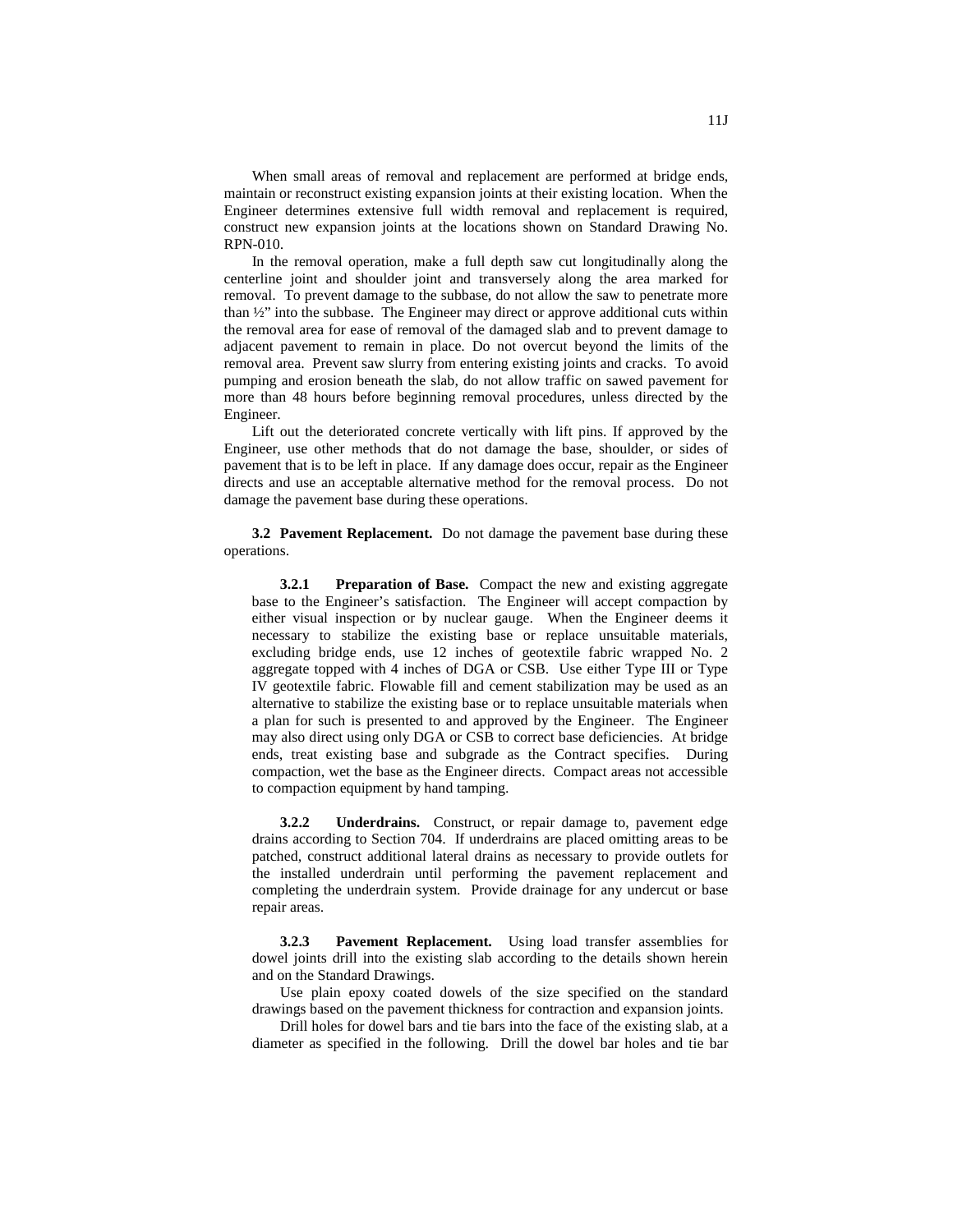holes to a depth equal to 1/2 the length of the bars. Anchor tie bars into the existing pavement using an epoxy resin. Anchor dowel bars into the existing pavement using either an epoxy resin or an adhesive grout. For tie bars and dowel bars where an epoxy resin is to be used drill the holes 1/8 inch larger than the bar diameter. For dowel bars where an adhesive grout product is to be used, drill holes 1/4 inch larger than the bar diameter. Use a clear or opaque grout retention disk in both grout and epoxy applications. Operate the equipment to prevent damage to the pavement being drilled. Obtain the Engineer's approval of the drilling procedure. Install load transfer assemblies according to the Standard Drawings and Standard Specifications.

When indicated herein or in the Standard Drawings, use 1 inch deformed tie bars, 18 inches long on 30-inch centers and starting and ending 20 inches inside the edges of the repair area in the longitudinal joint. Use 1 inch deformed tie bars, or plain epoxy coated dowel bars sized in accordance with the Standard Drawings, 18 inches long beginning 12 inches inside of each edge and on 12-inch centers in transverse construction joints.

Install the dowels and tie bars according to Section 511 unless contradicted here. Ensure the holes are dry and free of dust and debris. Use a nozzle to insert the grout or epoxy starting at the back of the drilled hole to allow for full coating of the dowel or tie bar. After placement, use a bond breaker on the section of the dowel bar that is protruding from the hole.

Mix, place, finish, and cure concrete according to Section 501 with the exception that the Department will allow truck mixing, 2-bag mixers, and hand finishing.

When required, use a form on the side of the slab at longitudinal joints. When the adjacent traffic lane is not closed to traffic or the drop-off is not protected, temporarily fill the space between the form and the adjacent pavement with DGA. After placing the slab, remove the DGA and form. Fill the hole with concrete and thoroughly consolidate by rodding, spading, and sufficient vibration to form a dense homogeneous mass. Use a form on the side of the slab adjacent to shoulders. Excavate and backfill as shown on Section F'-F'.

For patches less than 25 feet in length, use a bond breaker and do not install tie bars at the longitudinal joint. Bond breakers should not exceed 1/8 inch in thickness, e.g. tar paper.

When resurfacing is required, a float finish is satisfactory. Otherwise, broom finish or, when the adjacent surface has a grooved finish, texture the surface according to Subsection 501.03.13 H). Finish the surface, including joints, to meet a surface tolerance of 1/8 inch in 10 feet that will be verified by straightedge. Cure the pavement and apply curing membranes according to 501.03.15.

Keep all pavement surfaces adjacent to this operation reasonably clean of excess grout and other materials at all times. Maintain all original longitudinal joints. Place transverse joints according to the details shown herein and on the Standard Drawings.

**3.3 Joint Sealing.** Seal all new or partially new joints with silicone rubber sealant or hot-poured elastic joint sealant according to Subsection 501.03.18. **4.0 MEASUREMENT**.

**4.1 Remove JPC Pavement.** The Department will measure the quantity in square yards of surface area. The Department will not measure removal of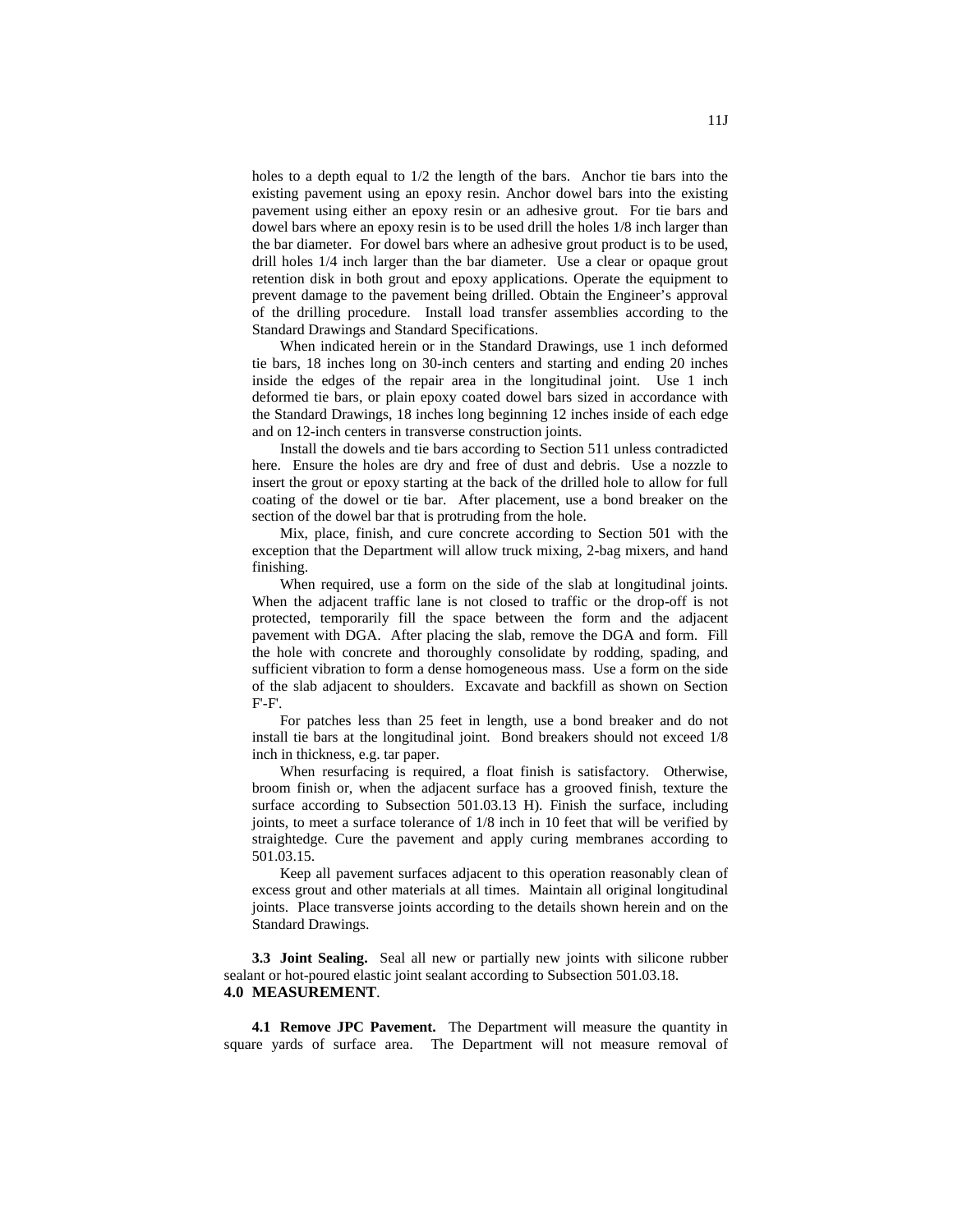underlying base material for payment and will consider it incidental to Remove JPC Pavement.

**4.2 DGA or CSB.** The Department will measure the quantity used to stabilize the existing base or to replace unsuitable material in tons. The Department will not measure removal of existing base material or underlying material for payment and will consider incidental to DGA or CSB. The quantity of DGA used for the drop-off protection shall be incidental to this work and will not be measured for payment.

**4.3 JPC Pavement Non-Reinforced.** The Department will measure according to 501.04.01. The Department will not measure dowels, tie bars, or joint sealing for payment and will consider it incidental to Non-Reinforced JPC Pavement.

JPC Pavement will be paid according to section 5.0 below and according to the following payment schedule based on the compressive strength. The cylinders for payment will be tested two hours prior the scheduled opening of traffic.

| 3000 psi and up  | 100% payment                                                               |
|------------------|----------------------------------------------------------------------------|
| 2750 to 3000 psi | 75% payment and approval from the Engineer to open to traffic*             |
| 2500 to 2750 psi | 50% payment and approval from the Engineer to open to traffic <sup>*</sup> |
| 2250 to 2500 psi | 25% payment and approval from the Engineer to open to traffic <sup>*</sup> |
| Below 2250 psi   | 10% payment and no potential to open to traffic. Maintain traffic          |
|                  | closure until concrete reaches a minimum of 2250 psi.                      |

\*If the Engineer approves opening to traffic, the Engineer will evaluate the concrete at 28 days (or sooner) to determine if the removal and replacement of the concrete is necessary due to pavement distress induced by the early opening (i.e. noticeable cracking). If required by the Engineer, remove and replace those slabs showing distress at no cost to the Department.

**4.4 Underdrains.** The Department will measure the quantity according to Subsection 704.04. The Department will not measure lateral drains for payment and will consider them incidental to the Underdrains.

**5.0 PAYMENT.** The Department will make payment for the completed and accepted quantities under the following:

| Code                | Pay Item                     | Pay Unit              |
|---------------------|------------------------------|-----------------------|
|                     | Remove JPC Pavement          | Square Yard           |
| 00001               | DGA Base                     | Ton                   |
| 00003               | <b>Crushed Stone Base</b>    | Ton                   |
| 02069-02071, 02073, | JPC Pavement Non-Reinforced, |                       |
| 02075, 02084,       | thickness                    | See Subsection 501.05 |
| 02086, 02088        |                              |                       |
| 01000               | Perforated Pipe, 4-inch      | Linear Foot           |
| 02598, 02599        | Fabric-Geotextile, Type      | Square Yard           |

The Department will consider payment as full compensation for all work required in this provision.

June 15, 2012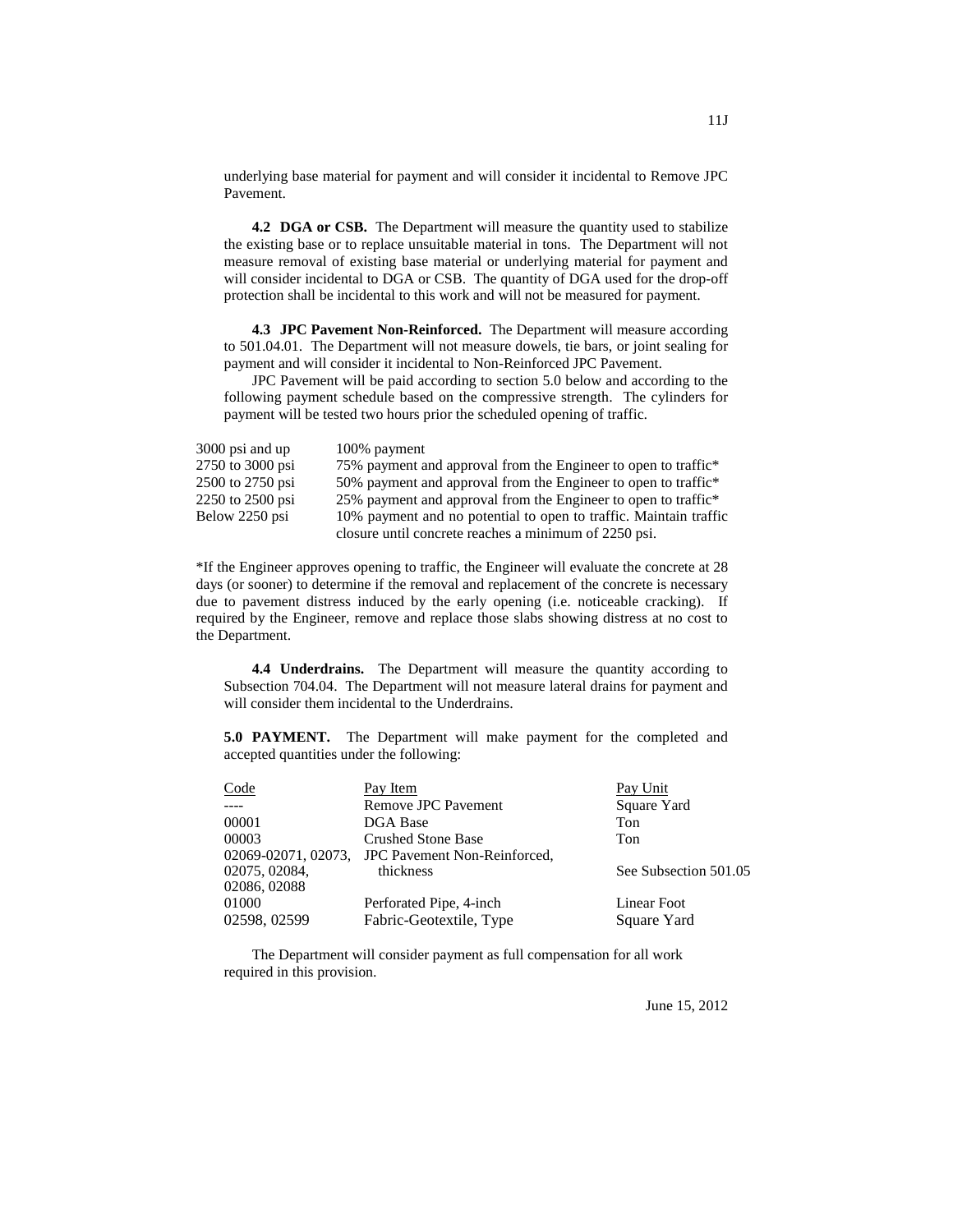



 $3' - 0''$ 

 $\circledcirc$ 

 $F<sub>1</sub>$ 

 $\circledR$ 

- 1. SAW AT LOCATIONS "J" AND ALONG LONGITUDINAL<br>JOINT (IF ONLY ONE LANE IS REMOVED)FULL DEPTH<br>WITHOUT DAMAGE TO EXISTING CONCRETE. SAW RELIEF JOINTS AS THE ENGINEER DIRECTS OR APPROVES. REMOVE THE EXISTING JPC PAVEMENT TO THE LENGTH AND AT THE LOCATIONS NOTED ELSEWHERE IN THE CONTRACT, L=6 FEET MINIMUM AND LOCATIONS "J" SHALL NOT BE CLOSER THAN 6 FEET TO ANY TRANSVERSE JOINT BEYOND THE REPAIR.
- 2. INSTALL SMOOTH, LOAD TRANSFER DOWELS (EXCEPT USE TIE BARS FOR SECTION CCCC, 18 INCHES LONG (SEE STANDARD DRAWING NO. RPS-020 FOR DOWEL SIZE) AT LOCATIONS "J", INSTALL DOWELS (OR TIE BARS FOR SECTION CCCC) IN THE EXISTING CONCRETE USING EPOXY TYPE IV. INSTALL DOWELS (OR TIE BARS FOR SECTION CCCC) ON 12 INCH CENTERS BEGINNING 12 INCHES FROM THE EDGE OF THE SLAB.
- $(3)$ IF L IS GREATER THAN 20 FEET, INSTALL NEW LOAD TRANSFER ASSEMBLY(S) AND CONSTRUCT CONTRACTION JOINTS SUCH THAT THE DISTANCE BETWEEN JOINTS IN THE REPLACED SECTION IS NO LESS THAN IO FEET OR MORE THAN 20 FEET. TRANSVERSE JOINTS SHALL BE SPACED APPROXIMATELY 15' EQUIDISTANT, BUT NOT LESS THAN 10 FEET OR NO MORE THAN 20 FEET, ADJUST JOINTS TO PROVIDE THE MINIMUM NUMBER OF JOINTS WITHOUT EXCEEDING THE 10-20 FOOT RANGE. INSTALL NEW LOAD TRANSFER ASSEMBLY(S) AND ALIGN LOAD TRANSFER ASSEMBLY(S) WITH AN EXISTING JOINT OR CRACK IN THE ADJACENT SLAB IF ONLY ONE LANE IS BEING REPLACED.
- IF ONLY ONE LANE IS REMOVED, AND L>25', INSTALL<br>NEW 1-INCH TIE BARS 18 INCHES LONG ON 30 INCH  $\left( 4\right)$ CENTERS IN THE LONGITUDINAL JOINT USING EPOXY TYPE IV. IF 2 OR MORE LANES ARE REMOVED, CONSTRUCT LONGITUDINAL JOINT(S) ACCORDING TO THE STANDARD DRAWING EXCEPT USE I-INCH TIE BARS 18 INCHES LONG ON 30 INCH CENTERS. IF LS25', DO NOT TIE THE LONGITUDINAL JOINT TO THE EXISTING LANE; USE A BOND BREAKER MATERIAL APPROVED BY THE ENGINEER THAT WILL ASSURE NO INTERACTION WITH THE ADJACENT LANE.
- 5. REPLACE WITH NON-REINFORCED JPC PAVEMENT AND INSTALL CONTRACTION JOINTS AT LOCATIONS "K" AND CONTRACTION JOINTS (OR A CONSTRUCTION JOINT FOR LOCATION CCCC) AT LOCATIONS "J". SAW AND SEAL ALL JOINTS.
- 6. SEE "CROSS SECTION" FOR SECTION F.



SECTION AAAA JOINT REPLACEMENT

 $L = 36'$ 

 $^{\circledR}$ 

 $15' - 0''$ 

 $3' - 0''$ 

 $\odot$ 

 $\circledR$ 

 $15' - 0''$ 



SECTION DDDD FULL WIDTH REPLACEMENT (INCLUDING JPC SHOULDERS)



SECTION EEEE LANE REPLACEMENT LS25'



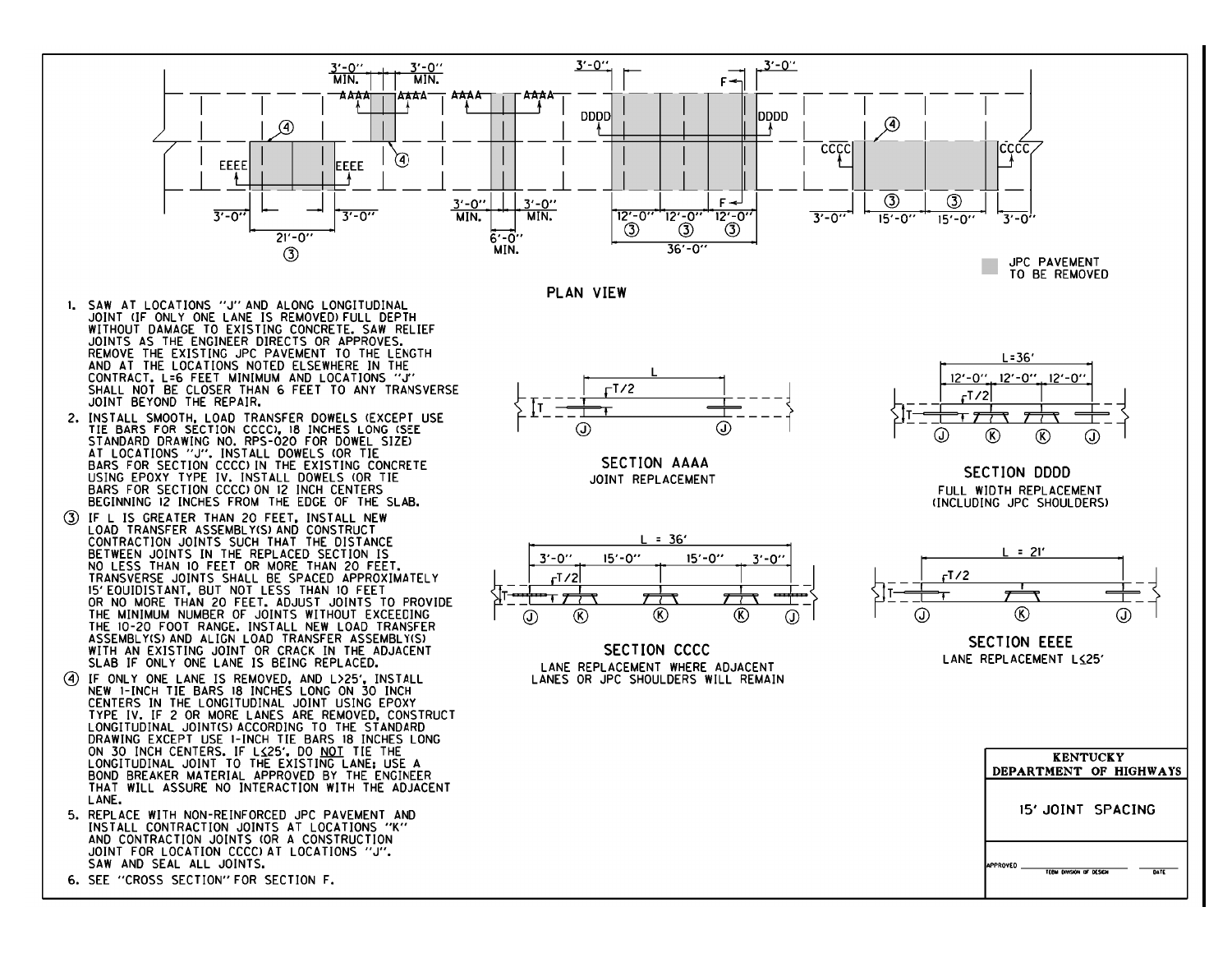

1. SAW AT LOCATIONS "J" AND ALONG LONGITUDINAL JOINT (IF ONLY ONE LANE IS REMOVED) FULL DEPTH WITHOUT DAMAGE TO EXISTING CONCRETE. SAW RELIEF JOINTS AS THE ENGINEER DIRECTS OR APPROVES. REMOVE THE EXISTING JPC PAVEMENT TO THE LENGTH AND AT THE LOCATIONS NOTED ELSEWHERE IN THE CONTRACT. L=6 FEET MINIMUM AND LOCATIONS "J" SHALL NOT BE CLOSER THAN 6 FEET TO ANY TRANSVERSE JOINT BEYOND THE REPAIR.

- INSTALL SMOOTH, LOAD TRANSFER DOWELS (EXCEPT USE TIE BARS FOR SECTION C), 18 INCHES LONG (SEE STANDARD DRAWING NO. RPS-020 FOR DOWEL SIZE) AT LOCATIONS "J". INSTALL DOWELS (OR TIE BARS FOR SECTION C) IN THE EXISTING CONCRETE USING EPOXY TYPE IV. INSTALL DOWELS (OR TIE BARS FOR SECTION CION 12 INCH CENTERS BEGINNING 12 INCHES FROM THE EDGE OF THE SLAB.
- IF L IS GREATER THAN 20 FEET, INSTALL NEW LOAD TRANSFER ASSEMBLY(S) AND CONSTRUCT CONTRACTION JOINTS SUCH THAT THE DISTANCE BETWEEN JOINTS IN THE REPLACED SECTION IS NO LESS THAN 10 FEET OR MORE THAN 20 FEET. TRANSVERSE JOINTS SHALL BE SPACED APPROXIMATELY<br>15' EQUIDISTANT, BUT NOT LESS THAN 10 FEET OR NO MORE THAN 20 FEET. ADJUST JOINTS TO PROVIDE THE MINIMUM NUMBER OF JOINTS WITHOUT EXCEEDING THE 10-20 FOOT RANGE. INSTALL NEW LOAD TRANSFER ASSEMBLY(S) AND ALIGN LOAD TRANSFER ASSEMBLY(S) SLAB IF ONLY ONE LANE IS BEING REPLACED.
- IF ONLY ONE LANE IS REMOVED, AND L>25', INSTALL NEW I-INCH TIE BARS 18 INCHES LONG ON 30 INCH CENTERS IN THE LONGITUDINAL JOINT USING EPOXY TYPE IV. IF 2 OR MORE LANES ARE REMOVED, CONSTRUCT LONGITUDINAL JOINT(S) ACCORDING TO THE STANDARD DRAWING EXCEPT USE 1-INCH TIE BARS 18 INCHES LONG ON 30 INCH CENTERS. IF LAZS', DO NOT TIE THE LANGER LONGITUDINAL JOINT TO THE EXISTING LANE; USE A BOND BREAKER MATERIAL APPROVED BY THE ENGINEER THAT WILL ASSURE NO INTERACTION WITH THE ADJACENT LANE.
- 5. REPLACE WITH NON-REINFORCED JPC PAVEMENT AND INSTALL CONTRACTION JOINTS AT LOCATIONS "K" AND CONTRACTION JOINTS (OR A CONSTRUCTION JOINT FOR LOCATION C) AT LOCATIONS "J". SAW AND SEAL ALL JOINTS.
- 6. SEE "CROSS SECTION" FOR SECTION F.

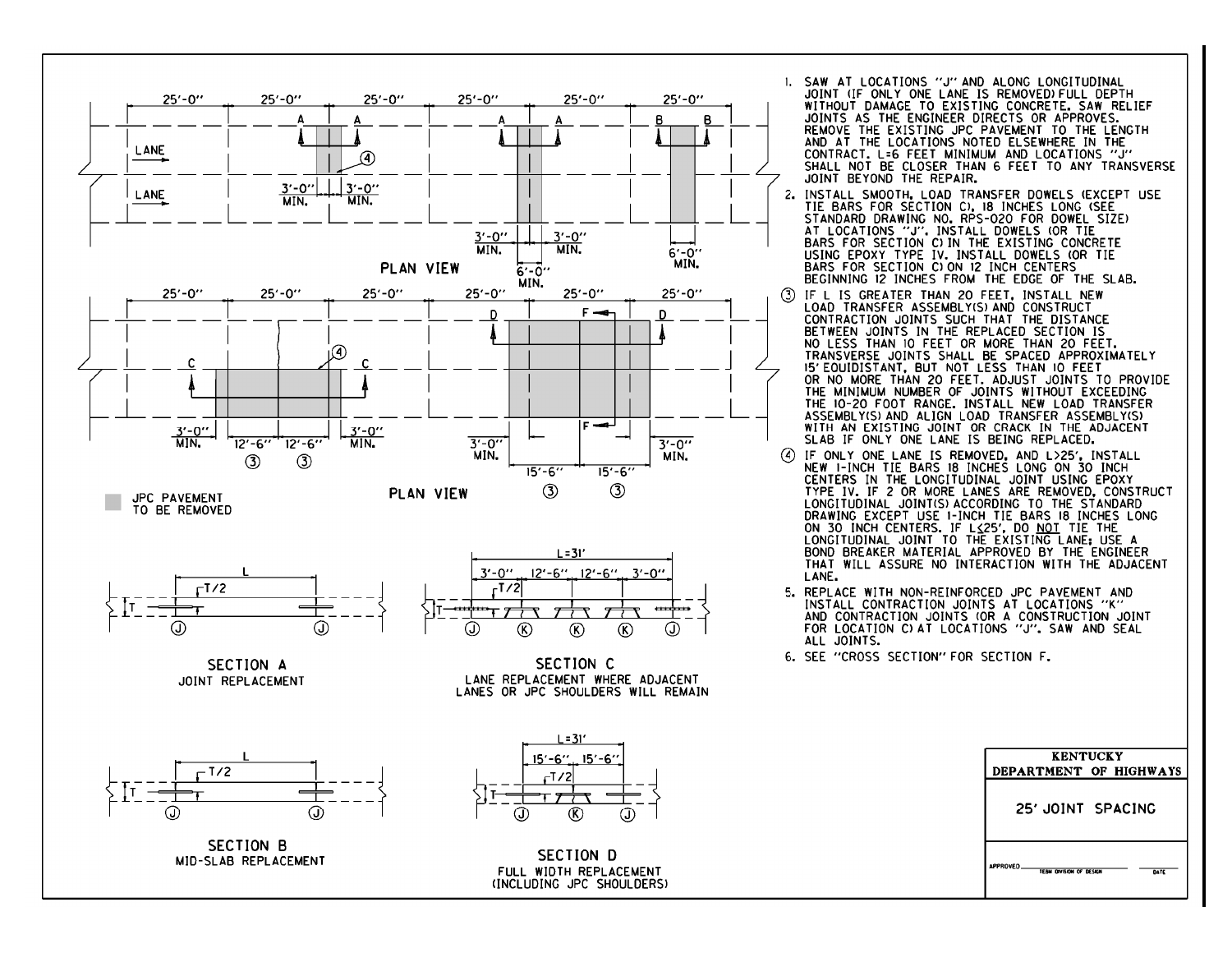

- SAW AT LOCATIONS "J" AND ALONG LONGITUDINAL JOINT (IF ONLY ONE LANE IS REMOVED) FULL DEPTH WITHOUT DAMAGE TO EXISTING CONCRETE. SAW RELIEF JOINTS AS THE ENGINEER DIRECTS OR APPROVES. REMOVE THE EXISTING JPC PAVEMENT TO THE LENGTH AND AT THE LOCATIONS NOTED ELSEWHERE IN THE CONTRACT. L=6 FEET MINIMUM AND LOCATIONS "J"<br>SHALL NOT BE CLOSER THAN 6 FEET TO ANY TRANSVERSE JOINT BEYOND THE REPAIR.
- 2. INSTALL SMOOTH, LOAD TRANSFER DOWELS (EXCEPT USE TIE BARS FOR SECTION CCI. 18 INCHES LONG (SEE STANDARD DRAWING NO. RPS-020 FOR DOWEL SIZE) AT LOCATIONS "J". INSTALL DOWELS (OR TIE BARS FOR SECTION CO IN THE EXISTING CONCRETE<br>USING EPOXY TYPE IV. INSTALL DOWELS (OR TIE<br>BARS FOR SECTION CC ON 12 INCH CENTERS BEGINNING 12 INCHES FROM THE EDGE OF THE SLAB.
- IF L IS GREATER THAN 20 FEET, INSTALL NEW LOAD TRANSFER ASSEMBLY(S) AND CONSTRUCT CONTRACTION JOINTS SUCH THAT THE DISTANCE<br>BETWEEN JOINTS IN THE REPLACED SECTION IS NO LESS THAN 10 FEET OR MORE THAN 20 FEET. TRANSVERSE JOINTS SHALL BE SPACED APPROXIMATELY<br>15' EQUIDISTANT, BUT NOT LESS THAN 10 FEET OR NO MORE THAN 20 FEET. ADJUST JOINTS TO PROVIDE THE MINIMUM NUMBER OF JOINTS WITHOUT EXCEEDING THE 10-20 FOOT RANGE. INSTALL NEW LOAD TRANSFER<br>ASSEMBLY(S) AND ALIGN LOAD TRANSFER ASSEMBLY(S) WITH AN EXISTING JOINT OR CRACK IN THE ADJACENT SLAB IF ONLY ONE LANE IS BEING REPLACED.
- IF ONLY ONE LANE IS REMOVED, AND L>25', INSTALL NEW I-INCH TIE BARS 18 INCHES LONG ON 30 INCH CENTERS IN THE LONGITUDINAL JOINT USING EPOXY TYPE IV. IF 2 OR MORE LANES ARE REMOVED, CONSTRUCT LONGITUDINAL JOINT(S) ACCORDING TO THE STANDARD DRAWING EXCEPT USE 1-INCH TIE BARS 18 INCHES LONG ON 30 INCH CENTERS. IF L325', DO NOT TIE THE -BOND BREAKER MATERIAL APPROVED BY THE ENGINEER THAT WILL ASSURE NO INTERACTION WITH THE ADJACENT LANE.
- REPLACE WITH NON-REINFORCED JPC PAVEMENT AND INSTALL CONTRACTION JOINTS AT LOCATIONS "K" AND CONTRACTION JOINTS (OR A CONSTRUCTION JOINT FOR LOCATION CC) AT LOCATIONS "J", SAW AND SEAL ALL JOINTS.
- 6. SEE "CROSS SECTION" FOR SECTION F.

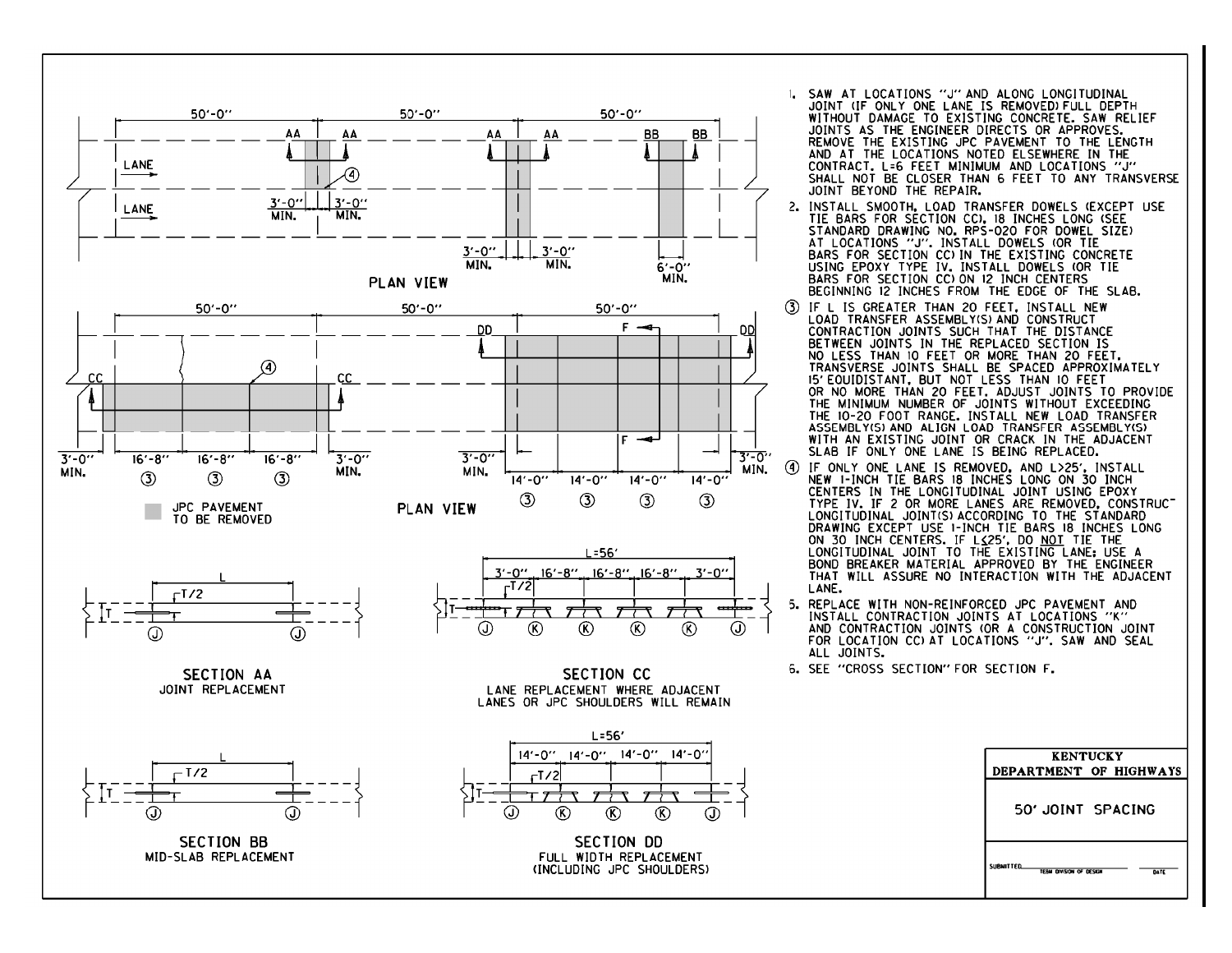$12' - 0''$ ,  $13' - 0''$  $17' - 0''$  $18' - 0''$ 12'-0" 13'-0"  $17' - 0''$  $18' - 0''$  $12' - 0'' - 13' - 0''$  $3' - 0'$  $3' - 0''$ <u>-01'</u> DD<sub>D</sub> **DDD**  $3' - 0''$ /AAA AAA ᠗  $3 - 0$  $3' - 0'$  $3' - 0''$ JPC PAVEMENT TO BE REMOVED PLAN VIEW  $T/2$ SECTION AAA JOINT REPLACEMENT



- 1. SAW AT LOCATIONS "J" AND ALONG LONGITUDINAL JOINT (IF ONLY ONE LANE IS REMOVED) FULL DEPTH WITHOUT DAMAGE TO EXISTING CONCRETE. SAW RELIEF JOINTS AS THE ENGINEER DIRECTS OR APPROVES. REMOVE THE EXISTING JPC PAVEMENT TO THE LENGTH AND AT THE LOCATIONS NOTED ELSEWHERE IN THE CONTRACT. L=6 FEET MINIMUM AND LOCATIONS "J" SHALL NOT BE CLOSER THAN 6 FEET TO ANY TRANSVERSE JOINT BEYOND THE REPAIR.
- 2. INSTALL SMOOTH, LOAD TRANSFER DOWELS (EXCEPT USE TIE BARS FOR SECTION DDD. 18 INCHES LONG (SEE<br>STANDARD DRAWING NO. RPS-020 FOR DOWEL SIZE)<br>AT LOCATIONS "J". INSTALL DOWELS (OR TIE BARS FOR SECTION DDD) IN THE EXISTING CONCRETE USING EPOXY TYPE IV. INSTALL DOWELS (OR TIE BARS FOR SECTION DDD) ON 12 INCH CENTERS BEGINNING 12 INCHES FROM THE EDGE OF THE SLAB.
- IF L IS GREATER THAN 20 FEET, INSTALL NEW<br>LOAD TRANSFER ASSEMBLY(S) AND MATCH EXISTING 3. JOINTS, INSTALL NEW LOAD TRANSFER ASSEMBLY(S) AND ALIGN LOAD TRANSFER ASSEMBLY(S) WITH EXISTING JOINTS IN ADJACENT SLABS.
- (4) IF ONLY ONE LANE IS REMOVED, AND L>25', INSTALL NEW 1-INCH TIE BARS 18 INCHES LONG ON 30 INCH CENTERS IN THE LONGITUDINAL JOINT USING EPOXY<br>TYPE IV. IF 2 OR MORE LANES ARE REMOVED, CONSTRUCT LONGITUDINAL JOINT(S) ACCORDING TO THE STANDARD DRAWING EXCEPT USE 1-INCH TIE BARS 18 INCHES LONG ON 30 INCH CENTERS. IF LS25', DO NOT TIE THE<br>LONGITUDINAL JOINT TO THE EXISTING LANE; USE A BOND BREAKER MATERIAL APPROVED BY THE ENGINEER THAT WILL ASSURE NO INTERACTION WITH THE ADJACENT LANE.
- 5. REPLACE WITH NON-REINFORCED JPC PAVEMENT AND INSTALL CONTRACTION JOINTS AT LOCATIONS "K" AND CONTRACTION JOINTS (OR A CONSTRUCTION JOINT FOR LOCATION DDD) AT LOCATIONS "J". SAW AND SEAL ALL JOINTS.

6. SEE "CROSS SECTION" FOR SECTION F.